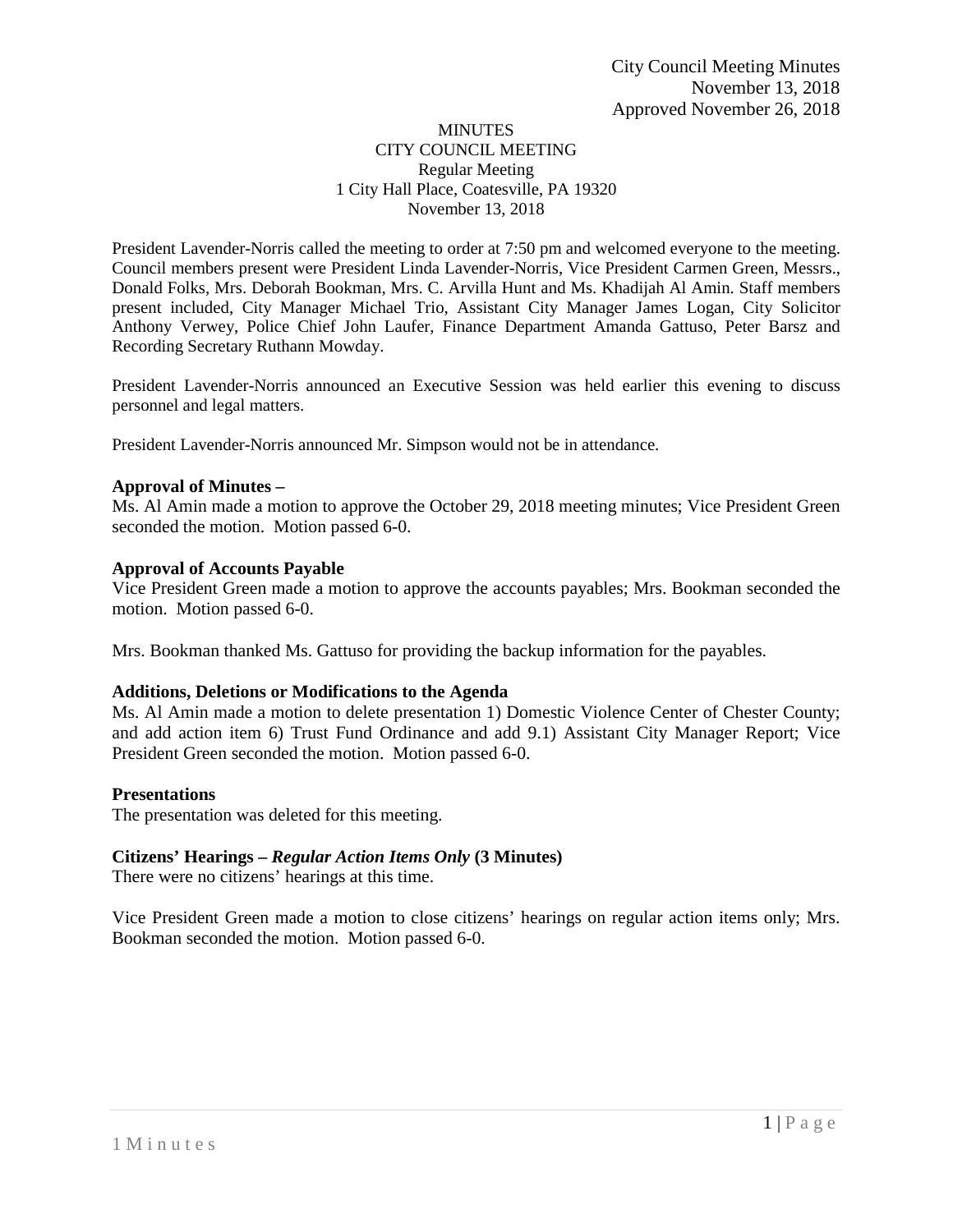### **Regular Action Items**

- 1. Receive and consider soliciting proposals for the 2019 Tax Anticipation Note Mrs. Hunt made a motion to approve soliciting proposals for the 2019 Tax Anticipation Note in the amount of \$1,000,000; Vice President Green seconded the motion. Motion passed 6-0.
- 2. Receive and consider free parking along Lincoln Highway for Holidays from December 17, 2018 until January 4, 2019

Ms. Al Amin made a motion to approve free parking along Lincoln Highway for the Holidays from December 17, 2018 until January 4, 2019; Vice President Green seconded the motion. Motion passed 6-0.

3. Receive and consider proposals for cleaning service for City Hall, Police Department and District Court

Mrs. Bookman made a motion to accept the proposals for cleaning services for City Hall, Police Department and District Court; Vice President Green seconded the motion. Motion passed 4-2. Mrs. Bookman and Ms. Al Amin were the dissenting votes.

- 4. Receive and consider 2019 preliminary budget Mrs. Bookman made a motion to approve the 2019 preliminary budget; Ms. Al Amin seconded the motion. Motion passed 6-0.
- 5. Receive and consider separation agreement

Ms. Al Amin made a motion to approve the separation agreement with Scott Mulderig in the amount of \$3,502.21; Mr. Folks seconded the motion. Motion passed 4-2. Vice President Green and Mrs. Hunt were the dissenting votes,

6. Receive and consider Reserve Trust Fund Ordinance

Mrs. Bookman made a motion to approve the first reading of an Ordinance repealing Ordinance No. 1124-2000, as codified in "The General Laws of the City of Coatesville, Pennsylvania, " Chapter 49 "Reserve Trust Fund Commission," authorizing the establishment of a City Reserve Trust Fund for the deposit and regulation of the proceeds from the sale of assets of the City of Coatesville Authority and authorizing the creation of a City Reserve Trust Fund Commission to regulate the funds and hire a Trust Manager, in its entirety; and directing that any funds designated as "Reserve Trust Funds" be moved to the General Fund of the City of Coatesville and invested in accordance with the Third Class City Code; Ms. Al Amin seconded the motion. Motion passed 6-0.

Vice President Green made a motion to close regular action items; Mrs. Bookman seconded the motion. Motion passed 6-0.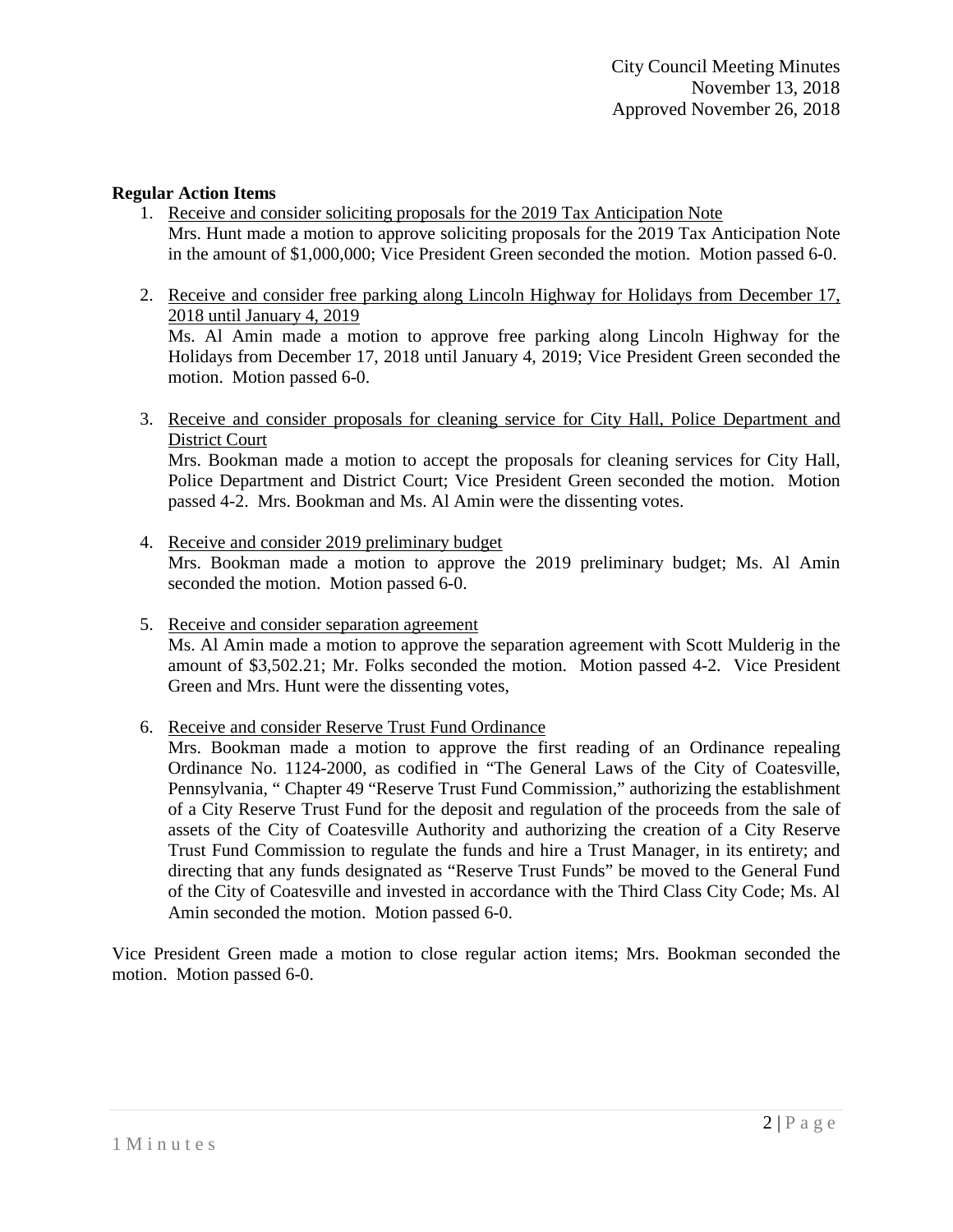### **Discussion Item**

1. Meeting Minutes

Vice President Green stated the meeting minutes need to be more refined, more consistent, ensuring work is clean, dates are right accurate. Vice President Green requested that Mrs. Mowday, Administrative Assistant, be more detailed and accurate in recording city minutes and other items related to city business. These are presented to the public and embarrassing to the City when done accurately. Take time and more dedication when writing.

2. Reasonable Labor Contractor (RCL)

Council asked for the Resolution to be put together for the next packet. This is something the City should consider. It takes the residents into consideration and make sure staff is trained. It is a service we need, and is union/nonunion.

# **Solicitor's Report**

Mr. Verwey announced:

- Considered and addressed pending litigation issues
- Considered and advised on real estate matters
- Addressed certain contracting and public improvements matters
- Considered new Right to Know request issues
- Consulted on personnel matters
- Provided guidance on legal issues raised by Council

# **City Manager's Report**

Mr. Trio announced:

- Pawlowski Gazebo Dedication was held Saturday November 10, 2018
- Palmer Park meeting held on 11-8-18 additional package for pump station is required
- Third Avenue Streetscapes Project sidewalk replacement in process
- Advertisement for Zoning/Senior Code Enforcement Officer will be ready and posted by the next meeting
- RFP for outsourced UCC Permit/Codes review consulting firm in process
- Zoning Hearing Board no new applicants
- District Court vinyl wall cover will be completed this week Witness Stand currently under construction
- No change on Route 82 and Lincoln Highway Intersection reconstruction
- DEPG/Gateway Project
	- o Request to extend the required recordation of the approved development plans by December 2018
	- o Review alternatives with solicitor to recording escrows responsibility of owner
	- o Discussion of possible tenant and possible plan regions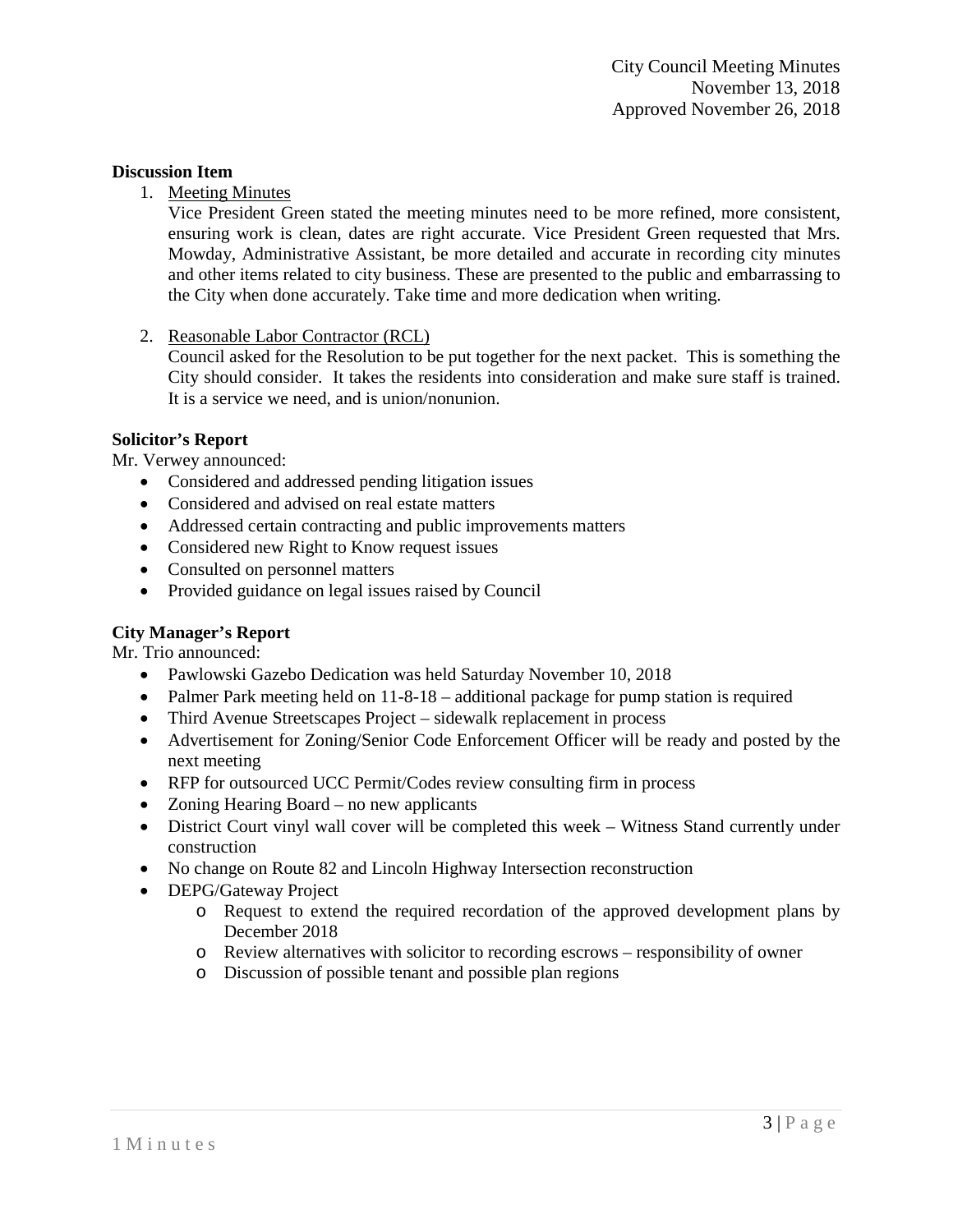# **Assistant City Manager Report**

Mr. Logan announced:

- The City has been selected to receive the National Fitness Center Grant. The award is \$30k toward the building of an Outdoor Fitness Center at Abdala Park
- The City is working with four marketing and branding organizations, community leaders and stakeholders to create a volunteers Coatesville Branding Advisory Group to help the City establish an Urban Community Brand Awareness featuring Coatesville's local resources, our youth, available space, accessibility, walkability, and workforce talent. The goal is to develop a campaign that speaks to Coatesville's pride, unity and entrepreneur spirit
- Exploring various grants with the County, State and Federal resources to identify funding opportunities for Coatesville
- Working with Eagle Disposal regarding their contract and nonconformance with picking up the trash and recycling
- The City is exploring creating a new City Ordinance for food truck vendors in the City
- Public Works City Signage Props to Public Works doing an outstanding job
- Vice President Green suggested a Food Truck Festival

# **Citizens' Hearings –** *Non-Agenda Items Only* **(3 Minutes)**

### David Terry

Mr. Terry asked for approval to have the F.I.S.H. Rodeo on 5/3, 5/4 and 5/5/19. He has been working to have the creek stocked for annually angler fishing. He inquired about designated yearly parking locations. Council asked Mr. Terry to fill out a Special Events application for the Rodeo and contact Mr. Trio or Mr. Logan regarding the designated parking areas.

# Fran Scamuffa

Ms. Scamuffa asked if the can also be food tents with the food tricks. She stated she has sent an email complaining about the trash and has not received a response. She asked if the Reserve Trust Fund Commission will be gone and out of the Code. Mr. Verwey explained the Commission will not be in the Code after the Ordinance has adopted. The Ordinance will repel the original Ordinance adopted in 2000.

### Ed Segerra

Mr. Segerra asked Council to place on the agenda for a council member to amend the Home Rule Charter and change to Mayoral format of Government. Ms. Al Amin explained in order to make that change, it must go thru a referendum and voted on by the public.

### Paul Evans

Mr. Evans stated he sent pictures of urban decay and was accused of harassment. He voiced his concerns on an email on the condemnation of a building and the lack of a signed document from the City Manager for condemnation of that building.

Vice President Green made a motion to close citizens' hearings on non-agenda items only; Mrs. Bookman seconded the motion. Motion passed 6-0.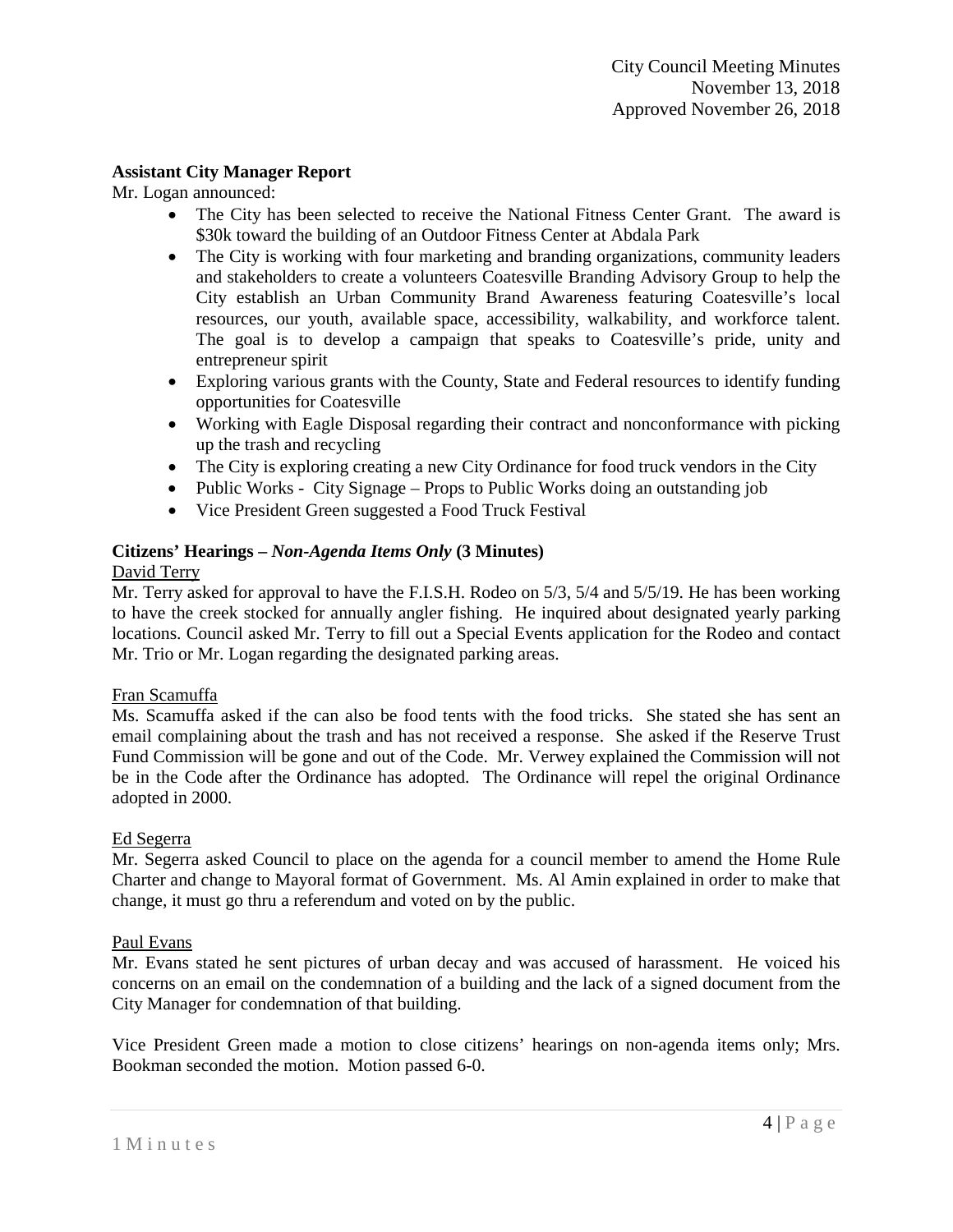# **Special Events**

There were no special events at this time.

# **Council Comments**

Mr. Folks announced this Sunday the Order of the Eastern Stars, Cops, Firefighters and seniors hold an event every year for Thanksgiving at this time at the Mason Building next to the Washington Hoe Fore Company. They will be feeding from 12 pm to 4 pm this upcoming Sunday to the vets, homeless, and seniors. We have been feeding 200 plus people and we have a lot of food left over that goes to the mission. If you know anybody that wants to come down and have fun. We have fun down there. Nobody is left behind. Don't forget about our special events coming up. The Christmas Parade on Saturday December 1, 2018. The 1<sup>st</sup> Saturday of the month. The second Saturday is Shop with a Cop. Shop with a Cop is very big in this City. It has been going on for 14 yeats. I remember the 2nd year we had, I remember this little boy said he didn't want no presents, he just wants food. They bought him food and bought him all the presents he wanted. This is a big event. Pray for our people in this City. We have a lot of them. Do something good this holiday season, Give Back. Thank you and have a good night.

Mrs. Hunt thanked everyone for attending the meeting. Thank you Mr. Folks for that. I would like to piggyback on the Order of the Eastern Stars. We do this every year. We have been a part of it ourselves. My husband orchestrates the district here and it is awesome to see everyone to come together and have dinner. Thanks staff and everyone for what they are doing. On another note, I was a little disappointed on how the final planning unfolded for the Pawlowski Day. I'm sure it was a great day for Mr. Pawlowski. I'm happy it was done, but I was disappointed that I was unable to be there. I think I asked specifically that when it was going to be done, if it was on a Saturday, that we could set the time somewhere after 2 pm generally because all of you know the work I do. Saturdays are generally a work day. I received an email on Wednesday reminding me this was going to happen at 1 pm on Saturday. I had a funeral service and I was unable to attend. It was something I really wanted to be a part of. I am glad it was done, but I am sorry and hurt I was unable to be there to be a part of it. It just goes to make sure we complete things the way we say they are going to be done. I was shocked when I received the email and replied when did this happen. But in any event, I am happy that Mr. Pawlowski was able to enjoy it. I look forward to Christmas break and the holiday season coming. Have a great Thanksgiving. Grateful that God continually allow us to have and to give.

Ms. Al Amin thanked everyone for coming to the meeting. I hope that the City and residents can work together to move the City forward. If we don't work together, things aren't going to happen. I was a little saddened about the event for Mr. Pawlowski. I did not receive an email at all. I think if we are going to honor someone that has worked as very hard as Mr. Pawlowski has, we should make a better effort for all of us to be there. On another note, after Donald and Ms. Villa giving back in the holiday spirit. There is a group of us who has gotten together (our  $4<sup>th</sup>$  annual year) to help needy families. People submit names of the needy families and are currently up to 60 children and the list is posted on Facebook. They make the list their selves, the 60 children. Fonzie keeps track of it on his page but we open it to the public. We are not like and exclusive group or anything. We started it as a movement but then opened it up to the public on our  $4<sup>th</sup>$  annual year. This year we have 60 children and we have opened it up to the public. So if anyone is interested in adopting a child. We